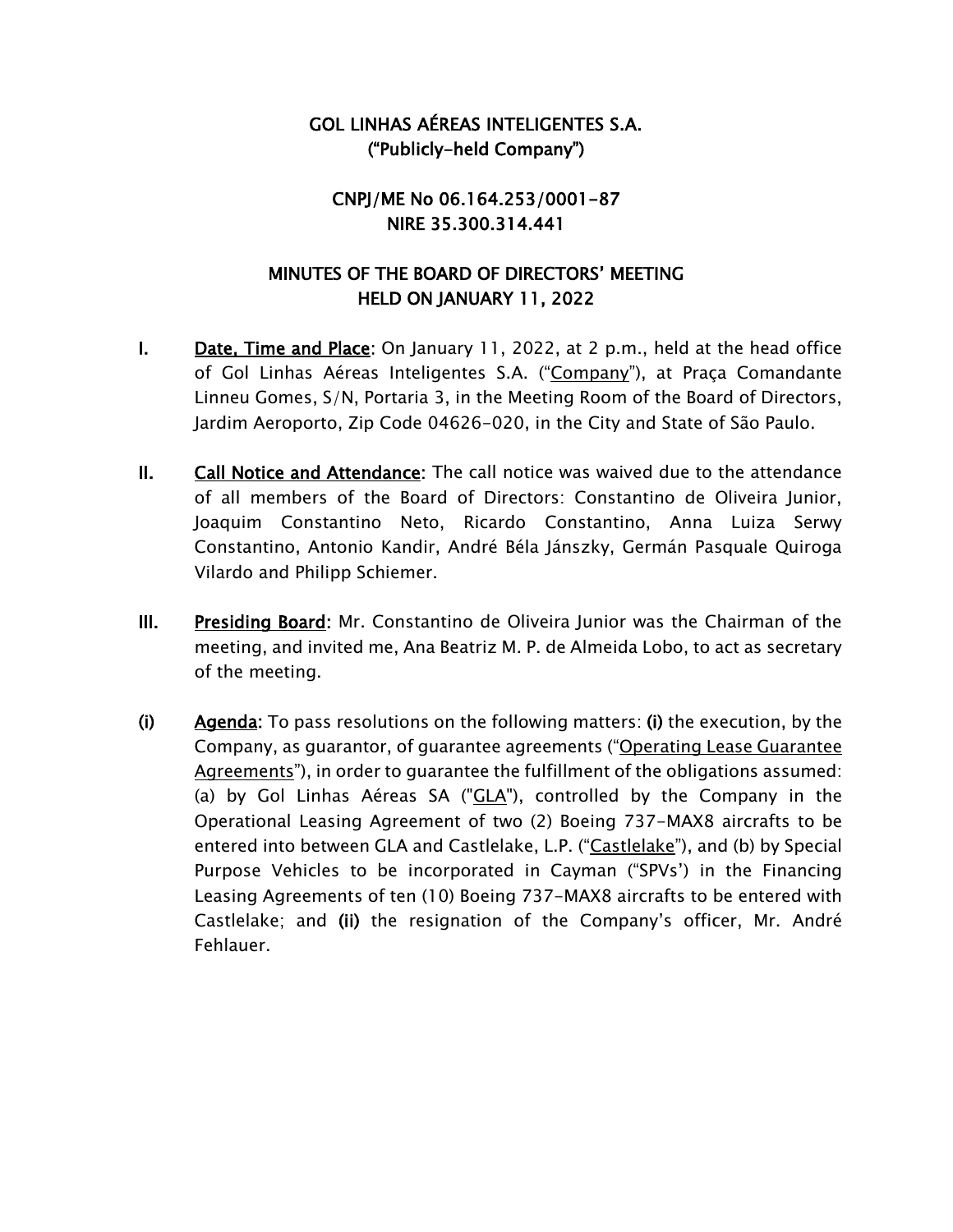- IV. Resolutions: After the necessary explanations were provided and after a detailed review of the documents regarding the matter hereof, the members of the Board of Directors unanimously approved:
- (i) the execution, by the Company, as guarantor, of Operating Lease Guarantee Agreements, in order to guarantee the fulfillment of the obligations assumed: (a) by GLA, controlled by the Company in the Operational Leasing Agreement of two (2) Boeing 737-MAX8 aircrafts to be entered into between GLA and Castlelake, and (b) by SPVs to be incorporated in Cayman in the Financing Leasing Agreements of ten (10) Boeing 737-MAX8 aircrafts to be entered with Castlelake; and
- (ii) the record of the resignation presented by Mr. André Fehlauer, Brazilian, married, businessman, bearer of Identity Card RG No. 22.929.69, issued by SSP/SC, enrolled with the CPF/ME under No. 908.180.839-72, with business address at Alameda Rio Negro, No. 585, Bloco B, 2nd floor, cj. 21 e 22, Part A, Alphaville, City of Barueri, State of São Paulo, from the position of Smiles Vice-President Officer, for which he was elected at the Board of Directors' meeting held on November 8, 2021, as per the resignation letter presented by him to the Company on December 16, 2021 and filed at the Company's headquarters; and
- V. Suspension of the Meeting and Drawing-up of the Minutes: The floor was offered to whoever might wish to use it and, since nobody did so, the meeting was suspended for the time necessary for these minutes to be drawn-up. Upon the reopening of the meeting, these minutes were read, checked and signed by the attendees. Signatures: Presiding Board – Chairman, Mr. Constantino de Oliveira Junior; Secretary, Ana Beatriz M. P. de Almeida Lobo. Members of the Board of Directors: Constantino de Oliveira Junior, Joaquim Constantino Neto, Ricardo Constantino, Antonio Kandir, Germán Pasquale Quiroga Vilardo, André Béla Jánszky, Anna Luiza Serwy Constantino e Philipp Schiemer.

I hereby certify that this is a faithful copy of the minutes that were drawn up in the proper book.

São Paulo, January 11, 2022.